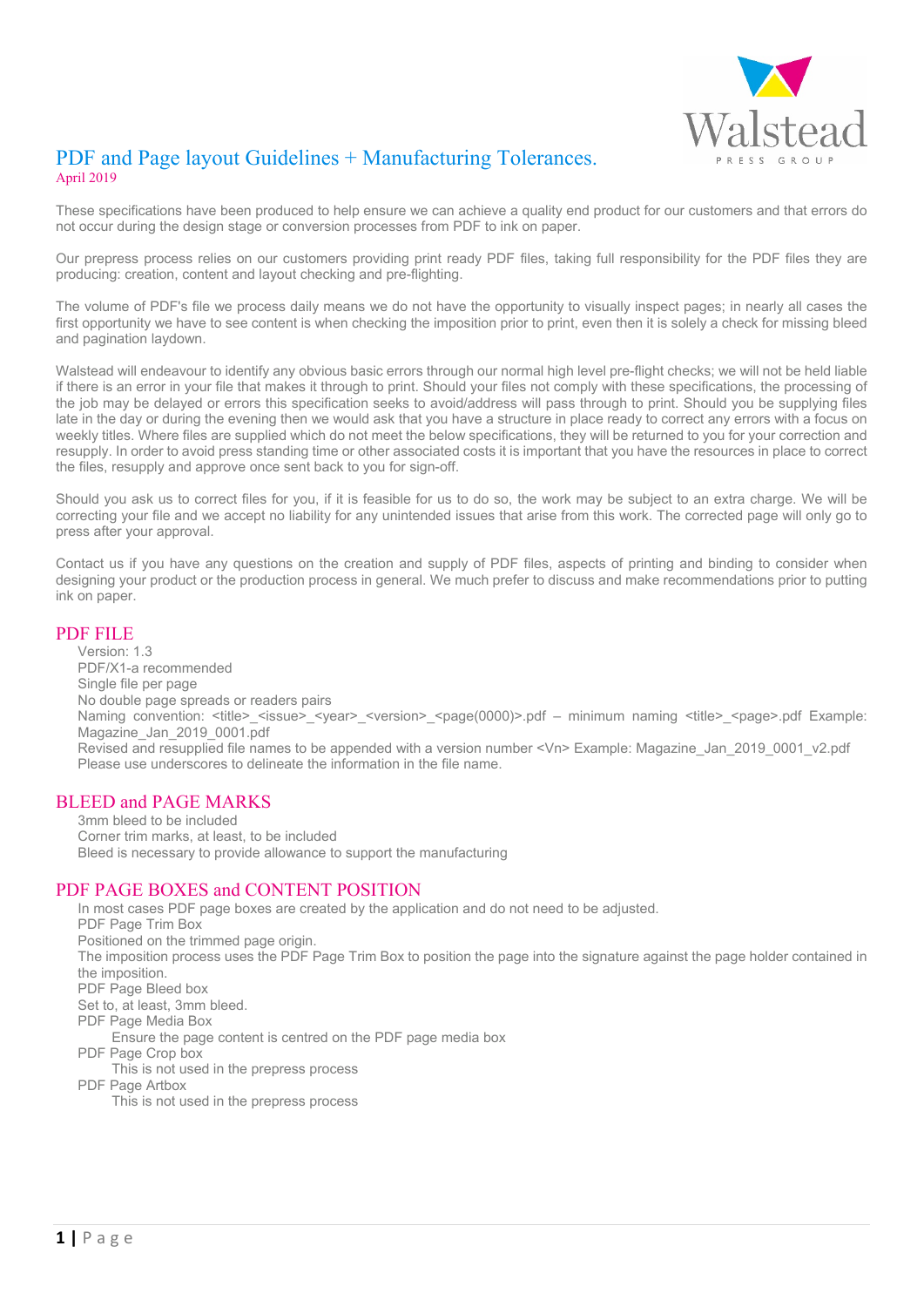# **COLOURS**

Greyscale or CMYK

Spot Colour Channels if printing - do not include non-printing spot colour channels.

Spot Colour naming to match against known Pantone colour library names. Generic spot colour names are not supported, can be the cause of processing errors will not proof correctly.

No RGB, LAB or ICC based colours

NOTE ON SPOT COLOURS: Non printing spot colours will not be converted to CMYK during the prepress process. Files will need to be resupplied with the non-printing SPOT colour converted.

# **TRANSPARENCY**

Flattened PDFs are recommended, use high resolution flattener settings. Creating a v1.3 PDF will apply flattening. Our prepress workflows use the Adobe PDF Print Engine and can handle transparency, as transparency is complicated errors may result during processing. It is recommended files containing transparency are approved using InSite.

Transparent elements coloured with a non-printing spot colour will be rejected and will have to be resupplied with the non-printing spot colour converted to CMYK.

## FONTS

Embedded as subset or full set.

We are unable to offer text/typo correction services to PDF files.

## FONT SIZE and CLARITY

Font clarity is directly related to font weight, size and colour. Lightweight, small size fonts coloured with tones of CMYK or white out of 4col sets are most susceptible to clarity issues arising from screening and colour registration. 100% single colour fonts on a white background provide the best clarity.

Recommended minimum font sizes, based on regular weight font:

Black: 6pt CMYK: 8pt White out: 8pt

## IMAGE RESOLUTION

CMYK/Greyscale recommended 300ppi when placed at 100% 1bit recommended 600ppi or greater when placed at 100% If scaling is required perform this in Photoshop prior to placing

### IMAGE COMPRESSION and DOWNSAMPLING

Image down sampling will degrade image quality when images are placed at a small scale factor. As an example: a 300ppi image placed at 25% has an effective resolution of 1200ppi. Down sampling to 300ppi at PDF creation will remove three quarters of information from the image. Compression is required to maintain a manageable PDF file storage size.

Colour and Greyscale images

Downsampling: off Compression: JPEG Image Quality: Maximum

Monochrome

Downsampling: off Compression: ZIP or CCITT Antialias to grey: Off

### COLOUR MANAGEMENT: CMYK SEPERATIONS

Image CMYK separation must be created using the ICC Profile file that represents the print conditions. For Lithographic print with inks conforming to ISO 2846-1 the paper type is the primary driver for the choice of print condition. Therefore when considering which ICC profile file to apply make the decision relative to the paper that page will print on. For example a brochure with 150gsm wood free gloss cover and 65gsm standard lightweight coated text will require ISO\_Coated\_V2\_300\_eci.icc for the images on the cover pages and PSO\_LWC\_Standard\_eci.icc for the images on the text section.

Please see pages 4 & 5 of the accompanying file 'ECI ICC profiles and Fogra datasets.pdf' for details on the alignment of paper type to Fogra Dataset to ICC Profile file name.

Existing CMYK images should be converted to CMYK by applying the correct ICC Profile file prior to placement into the page layout application.

If you operate an RGB image library a suggested workflow is to place the images as RGB into the page layout application, on PDF creation enable colour management ensuring to preserve existing CMYK numbers and set the Destination colour space as the ECI ICC profile file representing the print conditions.

As well as ensuring there will be no out of gamut colour issues the correct ICC Profile file sets the Total Area Coverage for ink and includes GCR to help stabilise CMYK grey balance on press. These are important aspects for image reproduction and follow production processes.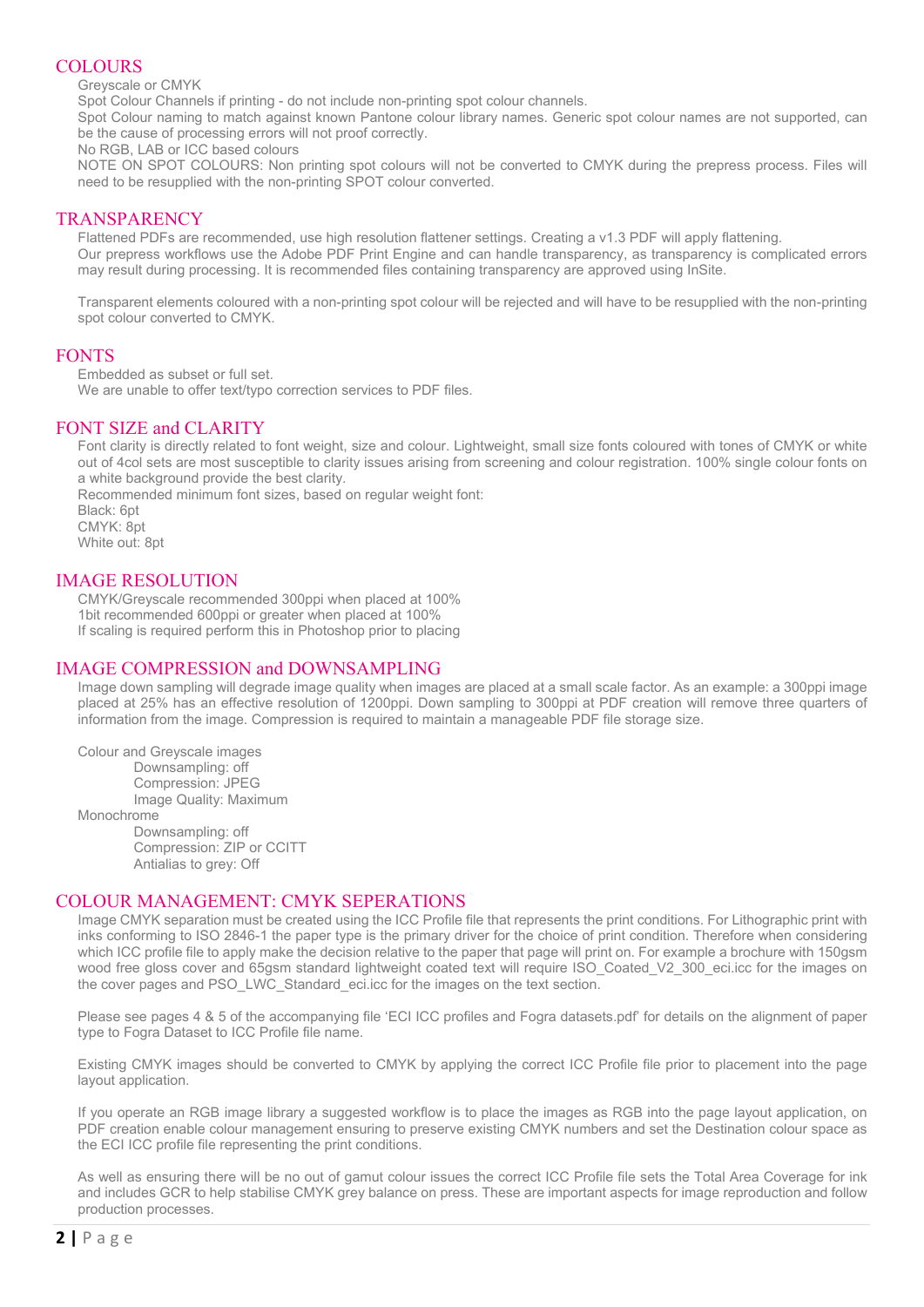Walstead Press Group disclaims against conversion of colour we are asked to undertake outside of our professional reprographic services provided through rhapsodymedia.com

### SUPPLYING PROOFS / PRESS TARGET

Proofs must be run to the print conditions described by a Fogra dataset and produced in accordance to ISO 12647-7. A proof must contain the Fogra/Ugra V3.0a, be certified to have passed ISO 12647-7 tolerances, be labelled with the measurement results of the certification and list the destination print conditions.

In the absence of validated colour proofs the print will be run according to our standard colour settings for that paper type.

#### NON-PRINTING GUIDES

Cutter and spot varnish guides supplied as separate files. We do not accept liability for any issue's arising if these guides are provided composite with the data destined for print. Fold marks to be placed in the page margin between the bleed area and PDF Page Media Box.

### PAGE MARGINS / DEAD ZONE

Recommended minimum 5mm dead zone on trimmed edges to allow for section folding and movement of product during the manufacturing process. The dead zone will increase on small page, large pagination sections, consult with your Walstead Press Group point of contact if in doubt. Walstead will not be held liable should live type matter or folios trim close or be trimmed into.

#### PERFECT BOUND TEXT PAGE READ ACROSS ALLOWANCE

Unlike a saddle stitched product a perfect bound product does not naturally open all the way to the spine, this is because of the spine glue holding the pages in position. The results in read across that is not at the spine but, when minimal force is applies, appears where the product naturally falls open. If this presents an issue for read across DPS it should be accounted for by building in an allowance to position the read across point at away from the spine, visually this will appear as a duplication of a small part of the read across that will only be noticeable when the product is forced open. This is not an exact science and there is no formula to calculate the allowance, 3mm is generally used.

# PERFECT BOUND INSIDE FRONT COVER TO 1ST PAGE READ ACROSS

Front covers often have a hinge to the 1<sup>st</sup> page of text, an allowance should be made for to ensure read across line ups, please consult with your Walstead Press Group point of contact for additional information.

# PERFECT BOUND COVER SPINES

Perfect binding requires a spine, in general supply this as part of the front cover page if this is not practical consult with your Walstead Press Group point of contact on how the spine should be supplied.

### OVERPRINT and TRAPPING

Overprint is to be provided in the PDF file. Please pay attention to white out text to ensure that overprint has not been accidentally applied. Black text should be set to overprint. Large black areas, including large bold fonts can be set in rich black: 100%Black with 40%Cyan. Paid for Acrobat products have a Print Preview tool that contains a check box to see the effects of overprint by toggling it on and off as well as displaying individual colour channels. Likewise our InSite approval system allows you to view the effect of overprint.

Trapping is relative to the number of colours used and unique to the press the product prints on, this is set by the Walstead Press Group print factory at platemaking stage and is not to be supplied in the PDF.

#### FILE UPLOAD AND APPROVAL

Walstead Press Group provides and recommends the Kodak Insite system for file upload and page approval. Contact with your Walstead Press Group point of contact for more information on the InSite page approval system.

FTP & sFTP services are available, there is a HTTPS drop page on walstead-uk.com

Walstead Press Group does not recommend the use of free public file transmission systems and can assume no liability for receipt of files from these online systems.

#### VERSIONED PRODUCTS

PDF's for black change version products should be supplied as an individual file per version not as a single file containing version layers. The recommended supply of files comprises:

- A file to be used as the base containing only CMYK common elements,
	- A file per version containing only the elements that change.
		- o The version file can be supplied as Black or as Spot Colour, either way we combine the version file with the base CMYK to produce a version Black plate which is changed on press to produce the distinct versions.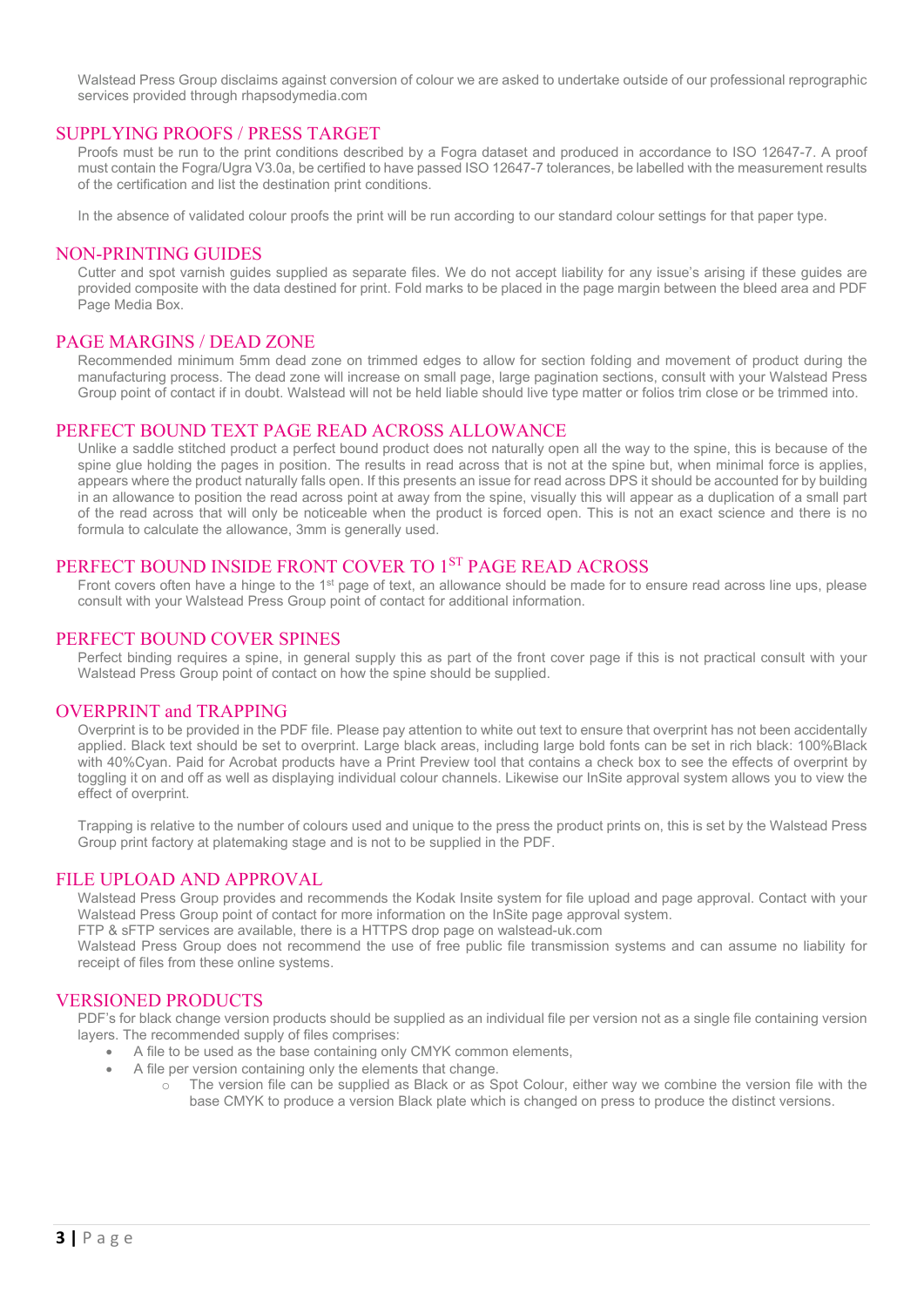### ADDITIONAL INFORMATION on PDF CREATION

Popular page layout application PDF advice and PDF creation process can be found at:

[http://www.ppa.co.uk/sitecore/content/PPA%20Website/Resources/Resources/PPA%20Production%20Resources/](http://www.ppa.co.uk/sitecore/content/PPA%20Website/Resources/Resources/PPA%20Production%20Resources/Pass4Press) [Pass4Press](http://www.ppa.co.uk/sitecore/content/PPA%20Website/Resources/Resources/PPA%20Production%20Resources/Pass4Press)

Please note the settings files, if used, will need to be checked for image down-sampling settings, colour-management should be according to the recommendations under the Colour Management sub heading of this document. Destination profile must always align to the print conditions; if required consult with your Walstead Press Group point of contact. Standard ICC profile files built from the Fogra datasets can be found at: [www.eci.org](http://www.eci.org/)

Fogra[: www.fogra.org](http://www.fogra.org/)

### PRINT CONDITIONS

Walstead Press Group target print to ISO 12647-2:2004/Amd.1:2007 and Fogra datasets, based on this standard, that represent the various paper types.

Note: there is no guarantee a particular paper will fit to print characteristic, under this condition there will be a variance to the proof that cannot be overcome on press.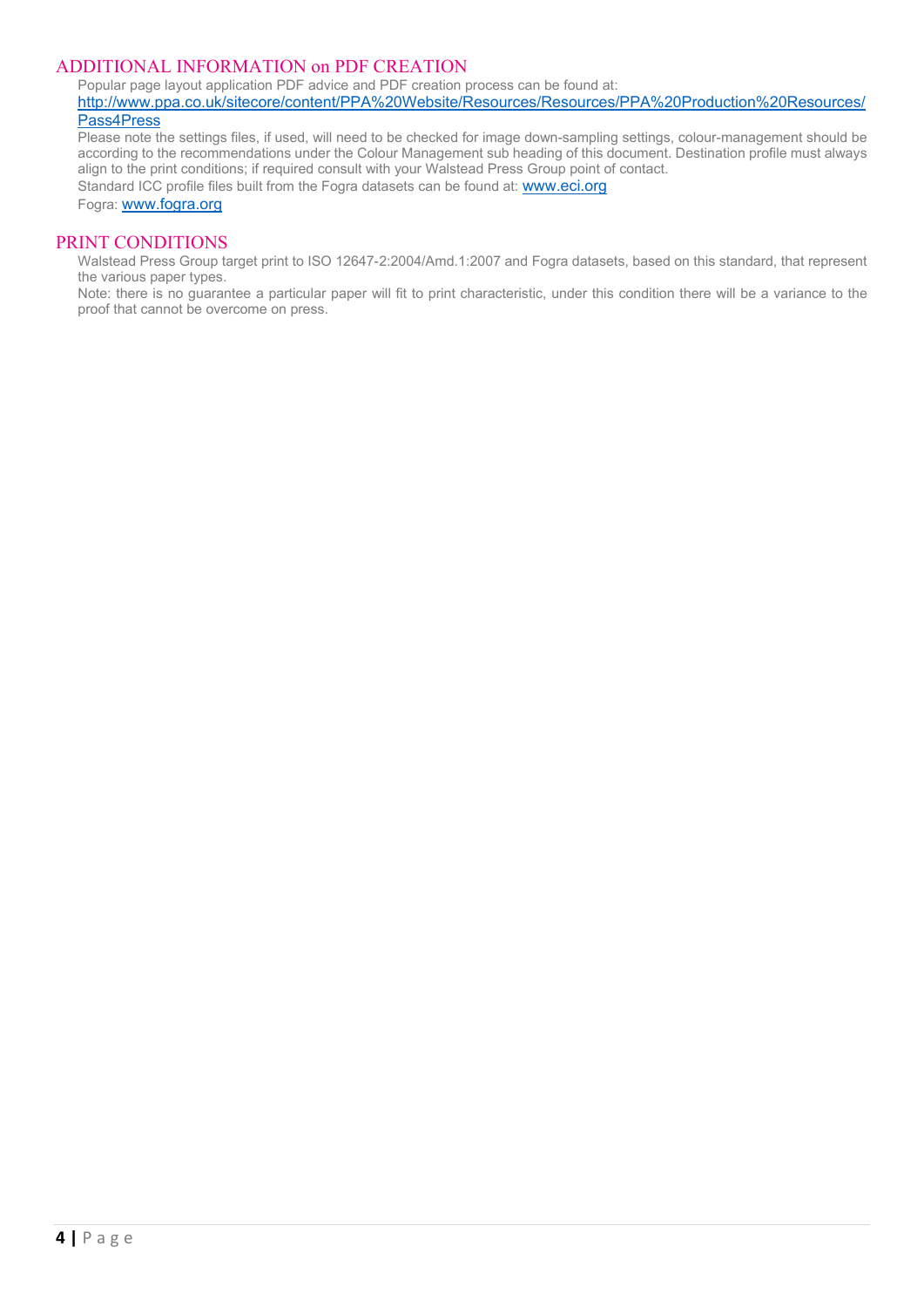# MANUFACTURING TOLERANCES

Walstead aims to provide its customers with the highest possible manufactured quality underpinned by ISO quality standards. However, as with any very high speed continuous mechanical manufacturing process, there is a degree of tolerance expected across the manufacturing processes. Whilst every care is taken to control and minimise the effect of these tolerances it is inevitable throughout any given production run there will be copies that exhibit small variations in quality attributed to these tolerances. These tolerances are industry wide.

To inform our customers on the tolerances the key elements are summarised below

- Paper gauge, coating, opacity, hue, tension, moisture content and regularity are subject to small variation. Walstead is unable to control any of the paper production and as such we are unable to take liability for any variations. Customers who chose to supply their own paper will be responsible for the quality of the paper delivered and should Walstead encounter any problems processing sub-standard paper the customer will be responsible for all subsequent consequences. Should we encounter paper problems a Walstead representative will contact you to discuss.
- Web offset folding
	- o Perfect bound section variance +/- 1.25mm<br>
	Saddle Stitched section +/- 2.5mm
	- Saddle Stitched section +/- 2.5mm
- Final trim size may vary by +/- 2mm
- Perfect bound spine registration may vary +/- 1mm in any direction including squareness.
	- o Narrow spine widths (2.5-4mm) are most at risk of variation
- Page Creep on section folding. Large pagination folds comprise nested pairs of leaves that add paper bulk to the fold. From the outer pair of pages the increasing fold bulk results in the trimmed width of the pages decreasing, this is cumulative across the pairs increasing toward the centre pair of leaves. To avoid the loss of the foredge page margin Walstead apply a creep ratio that attempts to equalise the loss, this is accomplished by offsetting the page on the paired leaves into the spine by a small amount resulting in the foredge page margin be better maintained at the detriment of the spine margin. This will effect read across pairs of pages, we will need to be informed of such pages so that we can remove the creep allowance on those and maintain read across, however the outside page margin will be effected. The weight and bulk of the paper controls the fold bulk. The best measurement of this is to open a stitched product and measure the width of the first page and the width of the centre page, the difference being the amount of page creep that is needed to be factored in.
- Paper Marking. Even with our modern printing presses and finishing lines customers are advised that Silk and Matt Coated paper are industry-wide notorious for exacerbating marking problems on HSWO presses and finishing lines. It is impossible to quantify the level of marking that may occur on the printed copy although Walstead will always endeavour to minimise any marking to a commercially acceptable standard. The design of the product and the total ink coverage will influence any potential marking.
- The hygroscopic nature of paper. Wood fibres are hygroscopic, they absorb/adsorb moisture with the humidity of their surroundings. This property of wood produces the phenomenons of text growth and cockling. Wood fibres swell as they absorb moisture, increasing in diameter opposed to length. In general wood fibres run parallel to the spine and the increase is size therefor is cross grain which effects the width of the page.
	- o Text Growth occurs when the paper used for the text sections contains more wood and less coating than the paper used for the cover, lighter papers are effected more than heavier papers. After trimming, the text paper slowly absorbs moisture from the humidity of the surrounding air, at a different rate and intensity relative to the cover, resulting in the foredge of the text slightly extruding beyond the cover. Cover finishes such as inline UV or lamination further limit the absorption capacity of the cover.
	- $\circ$  Cockling is when the surface of a heat set web offset page appears corrugated along its length. The wood content, the moisture content of the delivered paper, the paper weight and the paper coating in relation to ink coverage create different layers of moisture adsorption in the drying process. As the paper passes through the oven the wood fibres lose more moisture than the ink layer resulting in them pulling against the ink layer. This results in corrugation along the length of the paper. Reduction in total area ink coverage can minimise this effect however on lightweight categories of paper which contain more wood and less coating it is impossible to eradicate.
- Tracking is the term used to describe pages that print in line with each other and with the rotation of the press. Large areas of single solid ink cover will influence the colour of that track. Our press minders monitor this and seek to minimise the effect working to a compromise that achieves a suitable result. The lithographic process and tracking can result in an effect called ghosting where a latent image from a strong part of the track is visible in other parts of the track. An example of this is white out text of a solid that can be seen in a large area of the same solid colour in the same track. Walstead use anti ghosting technology on press to mitigate this effect however the design of the product may allow this to appear.
- Silicone residue an inherent part of the printing process is the application of silicone emulsion to the web paper after the drying stage in order to eliminate or minimise marking effects through the folder. Depending on image and colour coverage it is possible with some designs that a small degree of silicone residue will remain on the sheet which in most cases will mostly dissipate over time. Very heavy ink coverage designs are more susceptible to a small degree of reside remaining once the product is finished. Every care is taken to eliminate or minimise any residue although it is always a fine balance for the Printer between ensuring no unsightly marking and possible silicone emulsion residue.